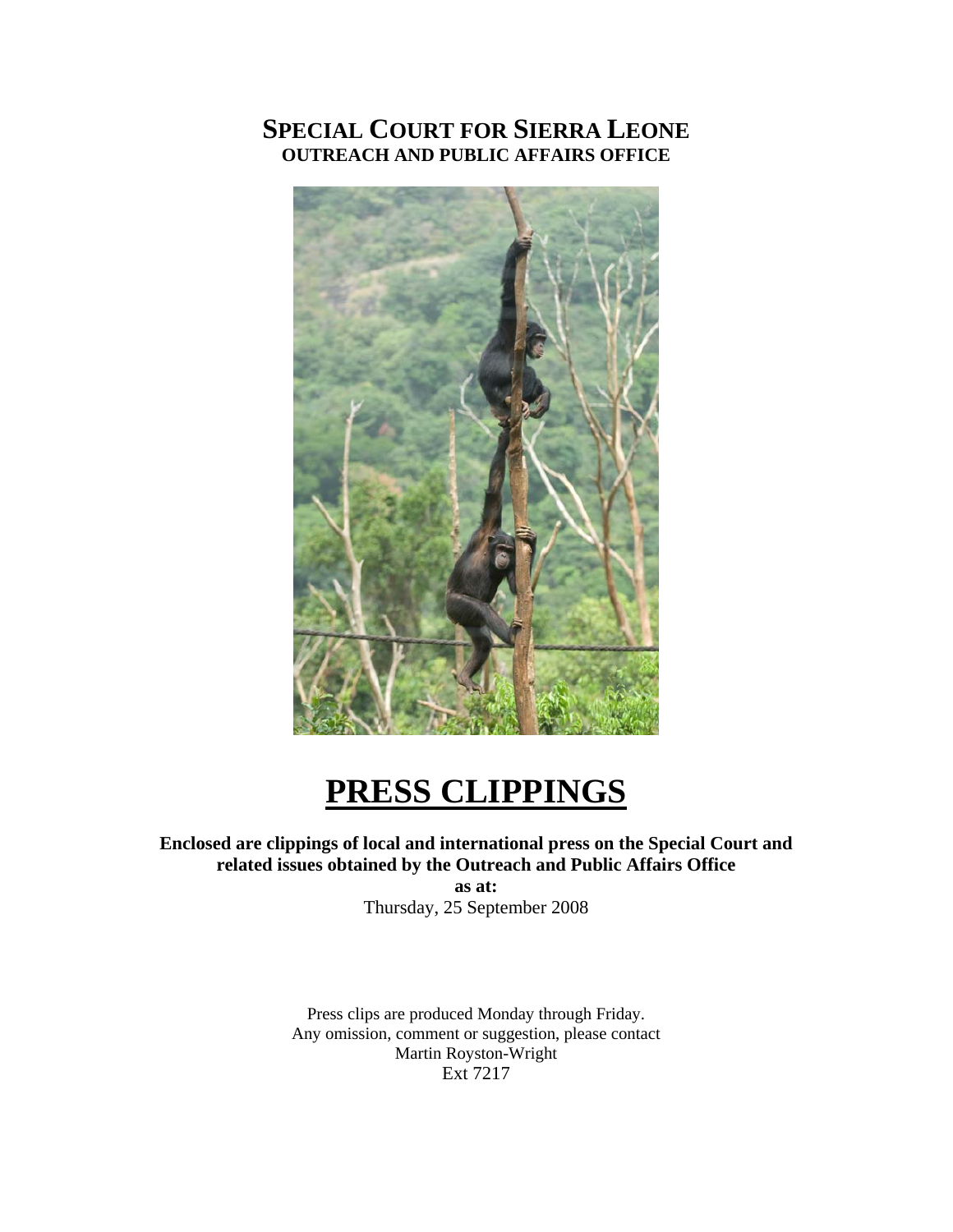| <b>Local News</b>                                                |             |
|------------------------------------------------------------------|-------------|
| Civil Society, Govt. Discuss Arms Trade / Concord Times          | Page 3      |
| <b>International News</b>                                        |             |
| Report From The Hague / BBC World Service Trust                  | Page 4      |
| UNMIL Public Information Office Complete Media Summaries / UNMIL | Pages 5-7   |
| Jury Selection Begins in Taylor Torture Case / Associated Press  | Page 8      |
| First-of-its-kind Torture Trial to Start in Miami / Miami Herald | Pages 9-10  |
| French Author in Dock over Rwanda / BBC Online                   | Pages 11-12 |
| Rwandan Lawyer Sentenced to life / BBC Online                    | Page 13     |
| Rights Court 'Yet to Start Work' / BBC Online                    | Page 14     |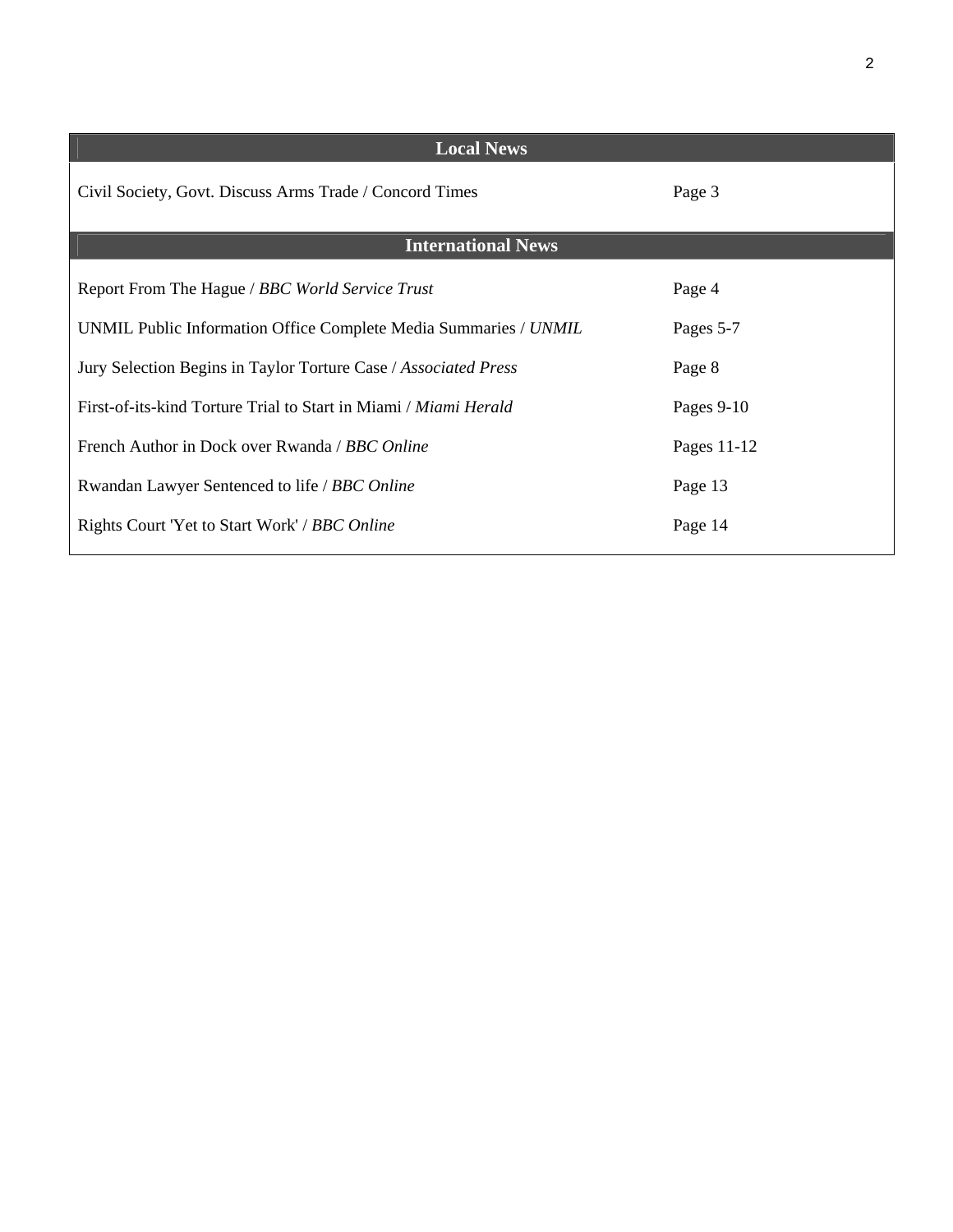## Concord Times Thursday, 25 September 2008



last week at the China House in Freetown to discuss the arms trade treaty.

man rights.

Funding for the consul-

tation was provided by

OXFAM-Great Britain

The consultation was

# stated that the minister of trade and industry Alimamy Koroma underscored government's commitment to supporting a

"Negotiating a legallybinding international instrument on arms transfer contains strong human rights and humanitarian criteria, such as the proposed international arms trade treaty," the release private security agencies and their operatives.

It was geared to wards ensuring that military expenditure are transparent and accountable in a bid to forestall solid and off-budget arms transfer practices that

could undermine good governance and foster corruption, the release added.

The statement also urged government to fast-track the enactment of a new fire arms legislation that would be in concert with sub-regional, regional and international instruments.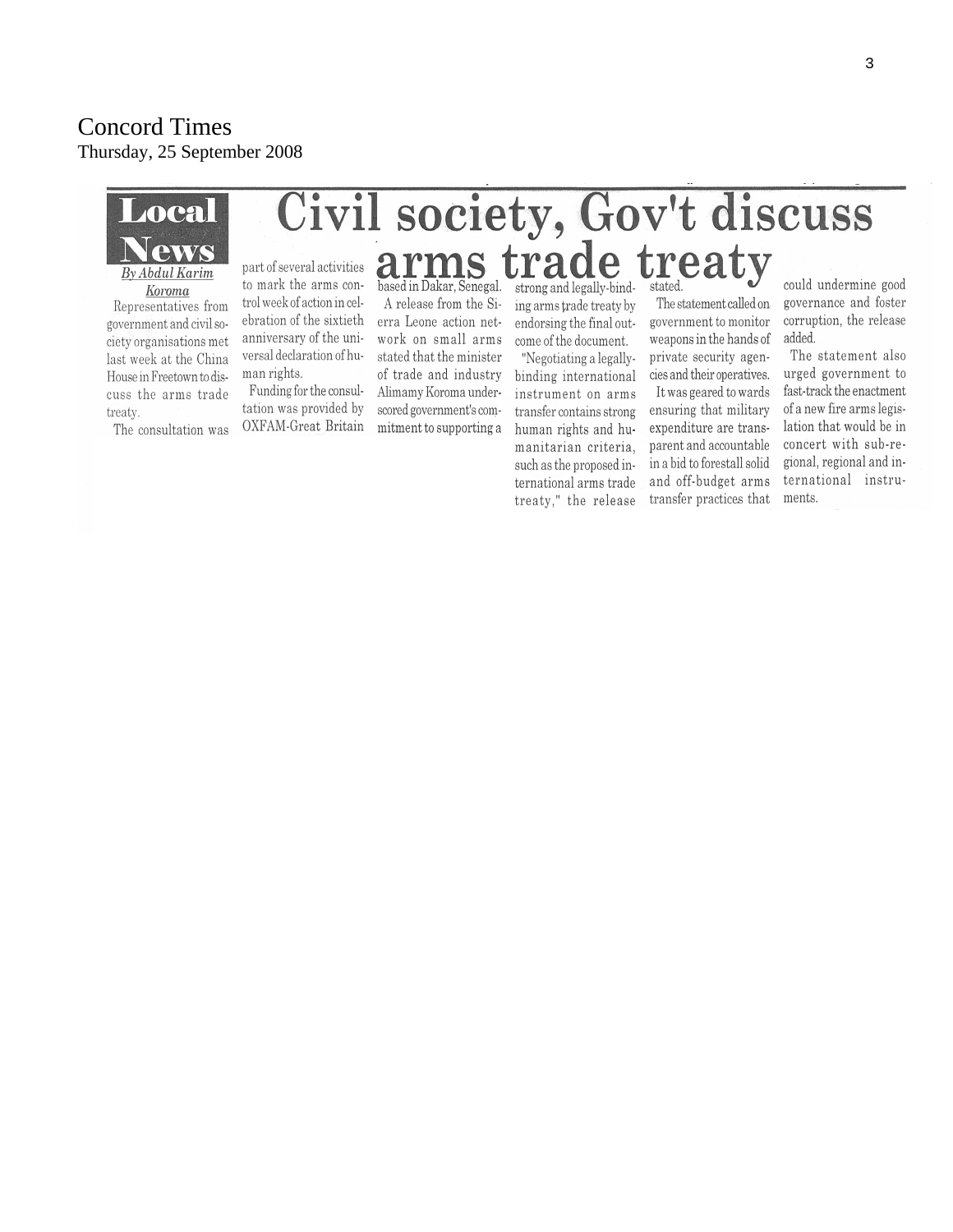# BBC World Service Trust

#### Report From The Hague

A Pastor of the International Mission Church in Kono District, Sierra Leone began his testimonies Wednesday morning by singing in open court the song he heard from Soldiers of Sierra Leone Army when they overthrew the Tejan Kabba's Government on May 25, 1997. Pastor Samuel Bull, a crime based witness is the prosecution's 44<sup>th</sup> witness to testify against the Former Liberian Leader. Joseph Cheeseman reports.

CHEESEMAN: Pastor Samuel Bull said he cut short a Sunday school lesson he was teaching on May 25, 1997, when the Soldiers of the Sierra Leone Army came towards the church singing, "Hey, hey, any one who says he doesn't want soldiers he will be killed like a chicken".

Pastor Bull said he later heard the Leader of the Revolutionary United Front, RUF, Foday Sankoh on the BBC Focus on Africa urging the RUF Fighters to join the Sierra Leone Army, and that they should no longer refer to themselves as RUF, but as the People's Army.

The witness told the court the People's Army (RUF) and the Soldiers of the Sierra Leone army first demonstrated their looting habit in Koidu Town. He said the RUF and the Sierra Leone Army broke into shops and massively looted goods in those shops.

The pastor said for fear of their lives, he took his wife, his father and his children in to the forest for refuge. He said the RUF invaded the bush in his absence and took hostage, his brother and two other people he referred to as A and B along with their food and clothes. The pastor broke down in tears and drew the attention of the judges when he reflected on how the RUF raped a woman he only referred to as A.

BULL: I said, B told me that they raped A to the extent that she found it difficult to even walk on her feet.

JUDGE: Excuse me Mr. Witness are you all right?

BULL: No.

JUDGE: Now Mr. Witness do you feel able to go on, or would you like a short break?

PROSECUTOR: Your honour the witness has indicated he would like to continue.

JUDGE: That's fine Mr. Witness, you take your time.

CHEESEMAN: Former Liberian President, Charles Taylor is accused of supporting the RUF who allegedly committed sexual violence, abductions, forced labour, enslavement, looting and violence to life in particular cruel treatments against the civilian population of Sierra Leone.

Pastor Bull also testified to the killing of six civilians, including a woman who had just given birth to a baby, after 10 days in the Sierra Leonean Town called Mamboma.

BULL: The rebels took a five gallon container having palm oil in it, to go with them. She was carrying it on her head. And as they got up to the hill the woman said that she was tired, and they asked her if indeed she was tired and she said yes, she was tired. And he asked her for the container, and the rebels took it from her, and they said, well because you said you were tired you're not going anywhere further than here, you're going to be here. And they shot the (indistinct) mother in her chest and the baby was strapped on her back so the two of them dropped at the side of the road.

CHEESEMAN: Mr. Bull, the prosecution  $44<sup>th</sup>$  witness told the court that his 65 year-old father was hit on the head three times when the RUF Rebels decided one morning that all civilian men should be wounded on that day. Pastor Samuel Bull is a crime based witness. A crime based witness is one who was on scene when the crimes for which Mr. Taylor is charged were committed or he is a victim of the RUF atrocities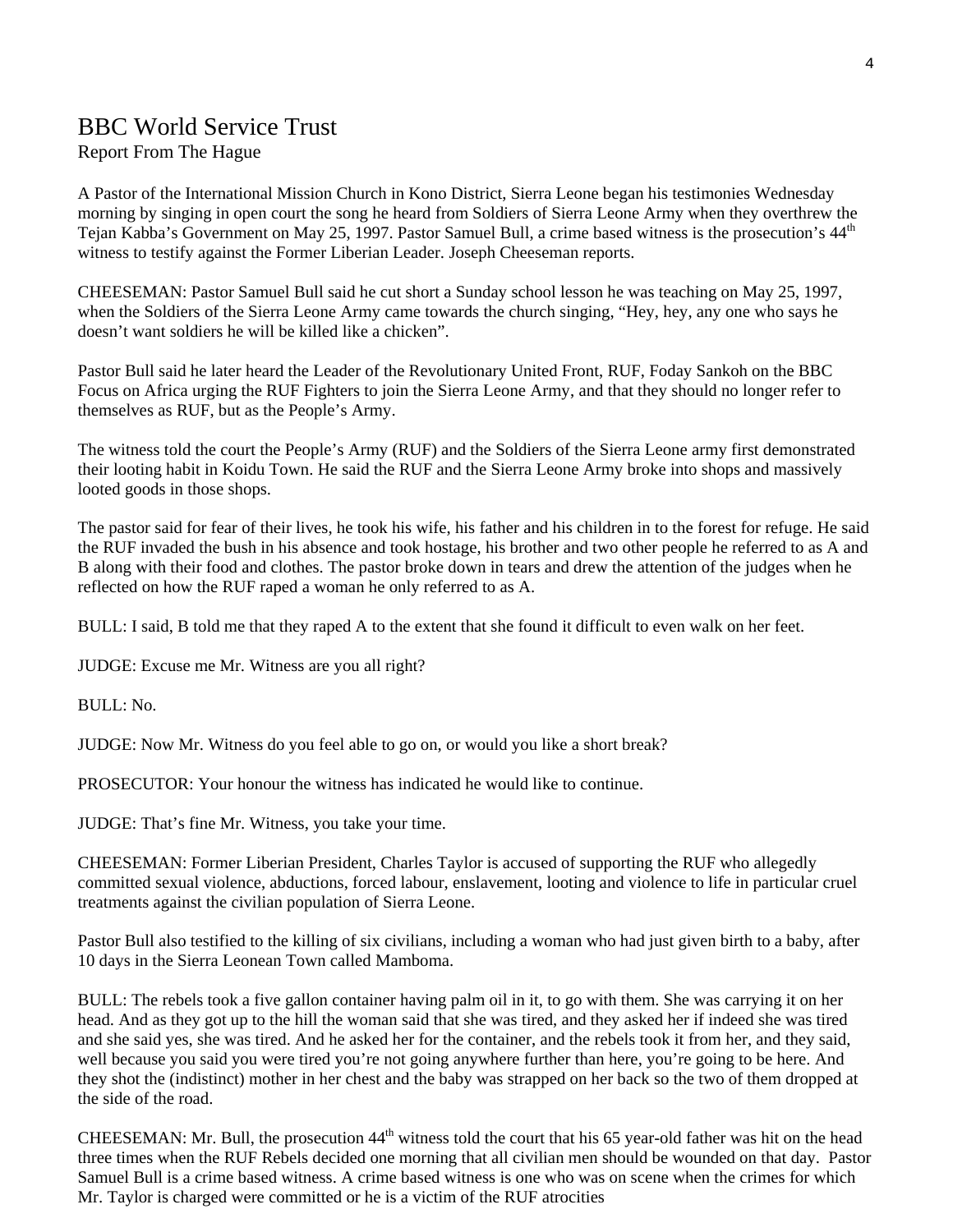

United Nations Mission in Liberia (UNMIL)

# **UNMIL Public Information Office Complete Media Summaries 24 September 2008**

*[The media summaries and press clips do not necessarily represent the views of UNMIL.]* 

#### **Newspaper Summary**

#### **Liberia's High Court Orders Senate's Leader Reinstated**

(The Analyst, The Inquirer, Daily Observer, Heritage, National Chronicle, The News, Public Agenda)

- The media reports that the Supreme Court of Liberia has instructed members of the Liberian Senate to reinstate suspended President Pro-tempore Isaac Nyenabo to his position with immediate effect. In a mandate issued Tuesday, September 23, 2008, the high court ordered the Liberian Senate to restore Nyenabo's authority pending the determination of a petition filed against them for the unlawful removal of the pro-tempore.
- The Supreme Court mandates the senators concerned which include Lahai Lassana, Abel Momolu Massaley, Jewel Howard-Taylor, Prince Y. Johnson, Adolphus Dolo, Mabutu Nyanpan, Gbezohngar Findley and other senators acting under their control to appear before the full bench of the high court on October 4, 2008.
- The court's mandate issued by the Justice in Chambers Jamesetta Wolokollie directed the senators to file a return to the petition for a writ of prohibition. This action of the court is in reply to a Writ of Prohibition filed by the National Democratic Party of Liberia (NDPL) by and thru its acting Chairman J. Hodo Merriam. Senator Nyenabo was recently suspended by a resolution of majority of his colleagues for what they described as "gross administrative ineptitude and political patronage."

#### **Detained Senator Granted Bail in Murder Trial - But Prosecution Excepts**

(Heritage, National Chronicle, The News)

- The Resident Judge of the Criminal Court "B" Koboi Nuta has granted a motion to admit detained Senator Roland Kaine to bail. The senator was indicted in connection with the murder of 14 men who had gone to under brush a farm believed to be owned by Mr. Charles Bennie in Kolleh Town, Timor District, Margibi County.
- Senator Kaine was admitted to bail Tuesday based on a motion filed on September 10, 2008 by his counsels led by Cllr. Francis Garlawolo. Judge Nuta, in his ruling Tuesday, stated that the court's decision to admit the accused to bail is based on the failure of prosecution to produce substantial evidence to link Senator Kaine to the June 7, 2008 Kolleh Town massacre. According to Cllr. Gongloe, the decision of the judge is a great error and not consistent with law. He contended that the judge should have granted an assignment to hear the motion instead of admitting the accused to bail.
- Senator Kaine and 16 others were indicted in connection with the murder of 14 men during a farmland dispute in Kolleh Town, Timor District. Two other bodies were discovered in the river where the killings took place while 16 other persons are still said to be unaccounted for.

#### **ArcelorMittal Comments on Donation to Legislature – Expects Nothing in Return**

(The Analyst, The Inquirer, Heritage, National Chronicle, The News, Public Agenda)

• ArcelorMittal has clarified that recent donation of 100 vehicles to government was intended to help build its capacity and not to influence its decision towards the company. The company's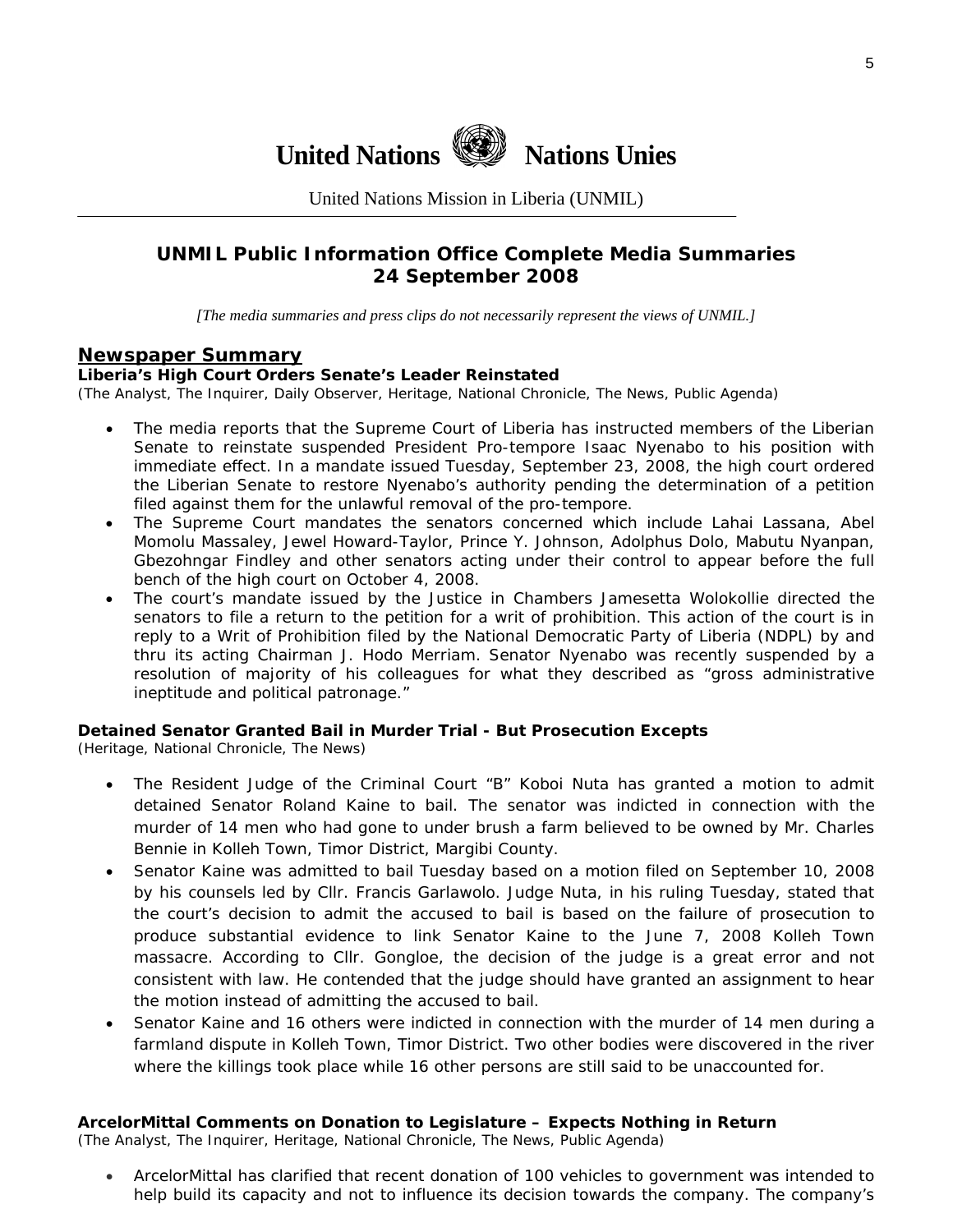Chief Executive Officer, CEO, Joseph Mathew explained that the decision to purchase the vehicles followed a request made by the government. He said ArcelorMittal expects nothing in return from the government contrary to media reports.

- The clarification comes in the wake of media reports that some 100 vehicles given to members of the legislature by the government were meant to influence decision in favour of the company.
- The Analyst reports that Mr. Mathew was speaking Tuesday at Corina Hotel during a farewell luncheon in honour of 22 of the company's local staff who are expected to leave for training in South Africa next week. According to the company, the 22 Liberians selected will undergo training in heavy duty mechanic, locomotive driving, electronics and welding.

#### **Liberian Youth Selected Among Elite U.S. Students**

(The News, Public Agenda The Inquirer)

- The Congressional Youth Leadership Council (CYLC) in the United States of America has nominated a 14-year old Liberian, Theophilia Watchen Joseph of Johnston High School in Johnston, Rhode Island USA, to attend the National Youth Leadership Conference scheduled for Washington, DC in spring 2009.
- The nomination will allow little Theophilia to join a select group of mostly elite high school students in the United States, that are destined to become future leaders of the USA. This is the second time in less than three years that Theophilia has received a prestigious national award in the USA. In 2005, she was admitted to the United States Achievement Academy National Scholarship Awards Program, a national program which rewards students who have demonstrated exceptional ability, performance and academic skill.

#### **Main Opposition Party Demands Explanation over Arrest of Its Official - Police Charges Point to Disorderly Conduct**

(National Chronicle, The Inquirer, Heritage, The Informer)

- In the wake of the alleged flogging and detention of the Assistant Secretary General of the opposition Congress for Democratic Change (CDC), the Executive Committee of the party is demanding prompt explanation from the Liberian government on the situation.
- Addressing a news conference at its new Headquarters in Sinkor, the Acting Chairman of the CDC, Geraldine Doe-Sheriff said the party would submit a protest letter to Liberia's partners and other relevant authorities on the wave of abuses inflicted upon executives and partisans of the CDC. Meanwhile, the Liberia National Police says it is preparing documents to take the CDC Executive to court for disorderly conduct at the Metro Police station on Ashmun Street.

# **Radio Summary**

#### **Star Radio***(News monitored today at 8:45am)*

#### **Court Grants Motion to Bail Detained Senator**

- Criminal Court 'B' has granted a Defense motion to admit detained Senator Roland Kaine to bail.
- Judge Karboi Nuta ruled Tuesday that the court's decision is based on the fact that the prosecution has not produced any convincing evidence to link Kaine to the June 7 Kolleh Town massacre.
- The Defense argued that its client be admitted to bail because the presumption of his quilt is not evident but Solicitor General Tiawan Gongloe has strongly reacted to the court's decision.
- Cllr. Gongloe described the court's decision as confusing and said the state will take the necessary legal action to counter the move.
- Kaine and 16 others were indicted in connection with the murder of 14 men during a farmland dispute in Kolleh Town, Timor District.
- Two other bodies were discovered in the river where the killings took place while 16 other persons are still said to be unaccounted for.

 *(Also reported on Truth F.M. and ELBC)* 

#### **Supreme Court Calls for Re-instatement of Suspended President Pro-Tempore**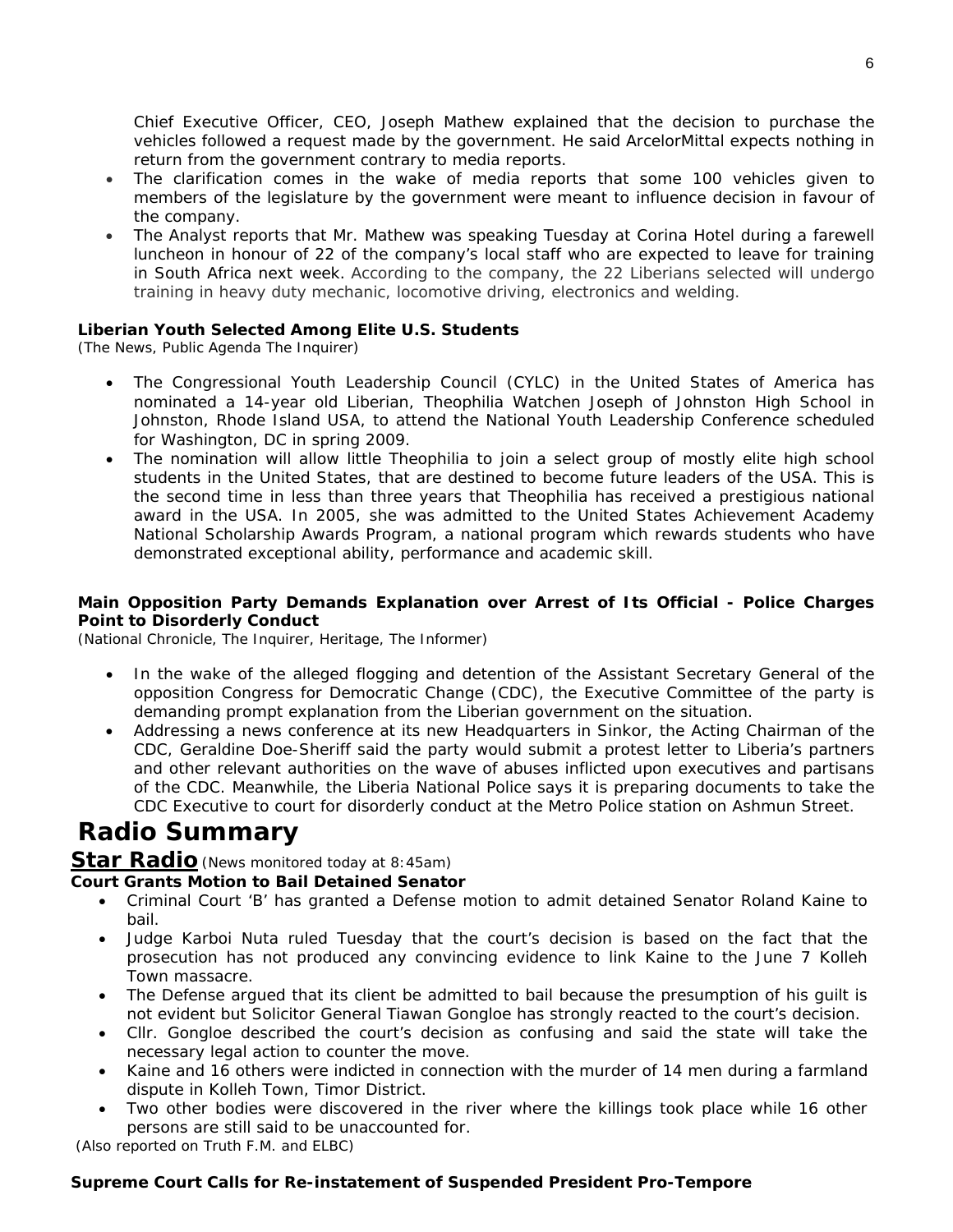#### *(Also reported on Truth F.M. and ELBC)*

#### **President Sirleaf nullifies Commissioning of Anti-Corruption Commissioner**

- President Ellen Johnson Sirleaf has nullified the commissioning of Joseph Arqui as an anticorruption commissioner.
- President Sirleaf said Mr. Arqui was commissioned unintentional at a ceremony at the Foreign Ministry.
- The Liberian leader said the unintentional mistake occurred base on information she received prior to the commissioning.
- President Sirleaf's remarks are contained in a letter to the Senate informing the body that the commissioning of Mr. Arqui is invalid.
- State for Presidential Affairs Minister Edward McCain wrote the Senate on behalf of President Sirleaf, who is attending a UN summit in New York.
- The Senate welcomed the letter and instructed that the confirmation of Mr. Arqui should continue.
- Mr. Arqui was earlier asked by the Senate's Public Corporations and Autonomous Commissions Committee to publicly resign his membership with the Unity Party.

\*\*\*\*\*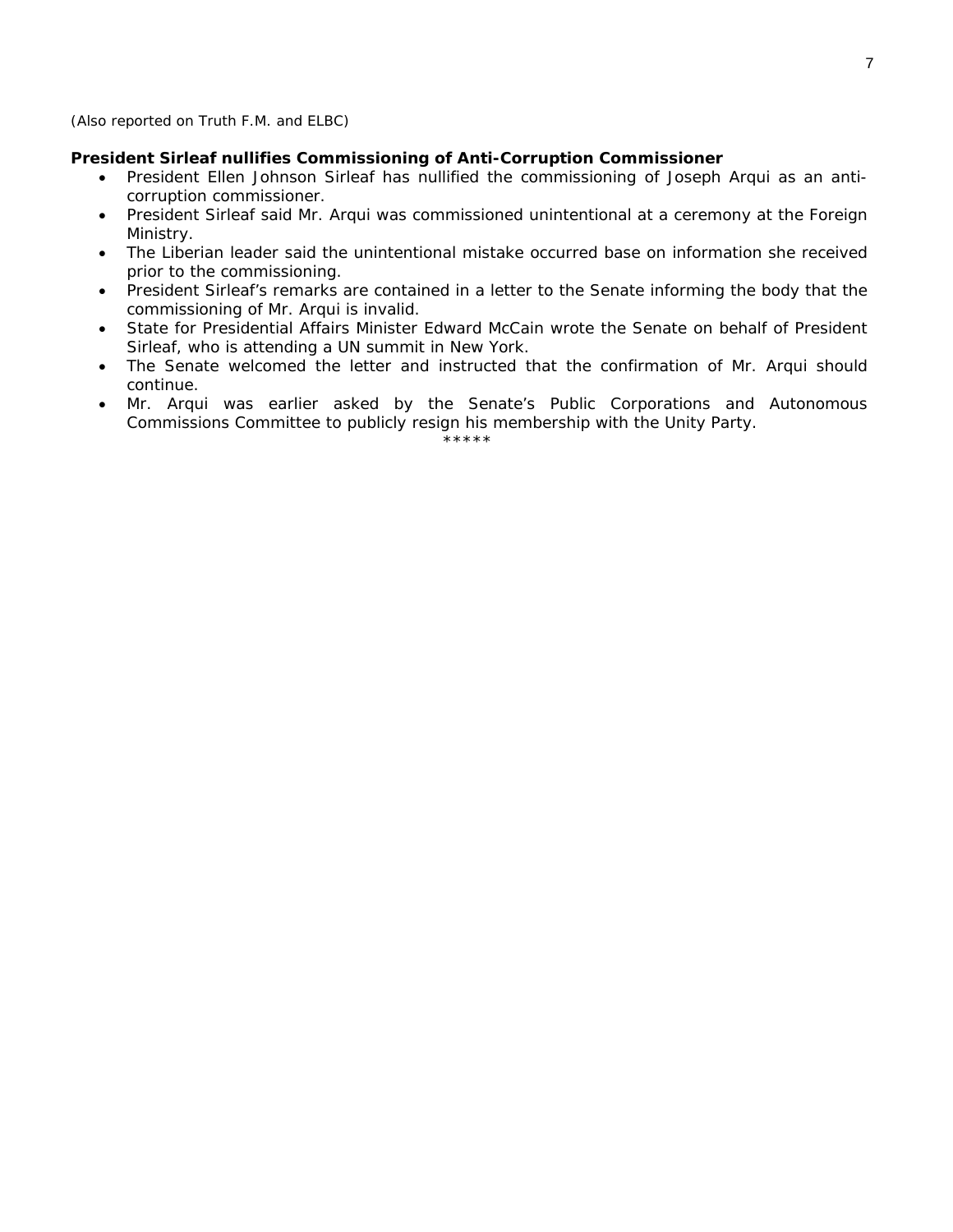# Associated Press

Wednesday, 24 September 2008

### **Jury selection begins in Taylor torture case**

MIAMI (AP) - Jury selection is under way in Miami for the torture trial of former Liberian President Charles Taylor's son.

The case against Charles McArthur Emmanuel marks the first use of a 14-year-old federal law making it a crime for a U.S. citizen to commit torture overseas. Emmanuel, also known as Chuckie Taylor, was born in Boston.

Prosecutors say he joined his father in Liberia in 1997 and led a unit that tortured, intimidated and killed government opponents. Emmanuel has pleaded not guilty.

Jury selection is expected to last several days, with opening statements likely next week.

Also Wednesday, a federal judge rejected a U.S. attempt to close court for testimony of 1 witness who has an undisclosed psychological problem.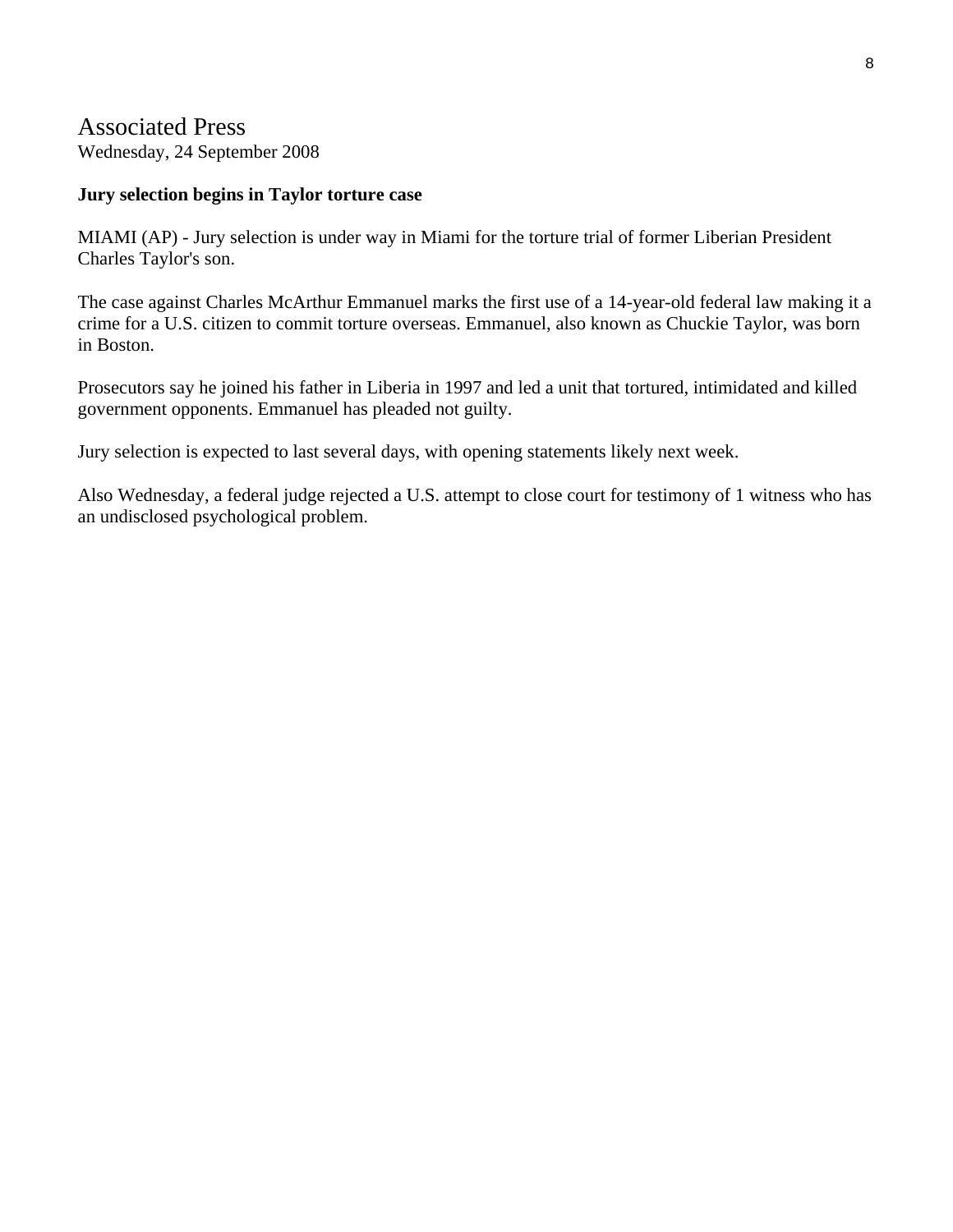# Miami Herald

Wednesday, 24 September 2008 http://www.miamiherald.com/news/southflorida/story/698903.html

### **First-of-its-kind torture trial to start in Miami**

The trial of Charles 'Chuckie' Taylor Jr. marks the first U.S. prosecution of torture committed in a foreign country.

Boston native. Orlando juvenile delinquent. Liberian security-force boss. Accused torturer.

That last description has made Charles ''Chuckie'' Taylor Jr. the sole defendant in an unprecedented federal trial on torture charges. Jury selection is scheduled to start Wednesday in Miami.

Taylor -- son and namesake of the former Liberian president who is now standing trial in The Hague, Netherlands, for alleged war crimes -- is accused of committing atrocities as head of an armed security unit known as ''Demon Forces.'' Formally known as the Antiterrorist Unit, it provided security for the African president and put down rebel groups from 1999-2003.



If convicted of the horrific allegations -- burning victims' flesh with molten candle wax, shocking their genitals with an electrical prod, ordering the beheading of one victim with a knife -- the 31-year-old Taylor would spend the rest of his life in prison.

The criminal case marks the first U.S. prosecution of torture committed in a foreign country.

Taylor was charged under a 1994 law that permits the federal government to prosecute anyone suspected of carrying out torture outside the United States as long as the suspect is a U.S. citizen, legal resident or is present in this country, regardless of nationality. Taylor, a U.S. citizen, was arrested on false passport charges when he arrived in Miami from Trinidad in March 2006.

''There is no refuge when you commit these types of crimes, and that sends a signal that no one is above the law,'' said Elise Keppler, senior counsel for the International Justice Program at New York based-Human Rights Watch.

She said Taylor's trial is ''incredibly significant,'' but its relevance would carry greater weight if the U.S. government pursues other, similar torture prosecutions.

What makes Taylor's case so internationally prominent is that no U.S. administration has ever enforced the torture law -- until now.

Such cases are fraught with jurisdictional, legal and political issues. Among them: the ongoing controversy over harsh U.S. interrogation practices approved by the Bush administration in the war on terror.

In the Taylor case, which has taken nearly two years to reach trial, U.S. District Judge Cecilia Altonaga has generally sided with the government in key motions.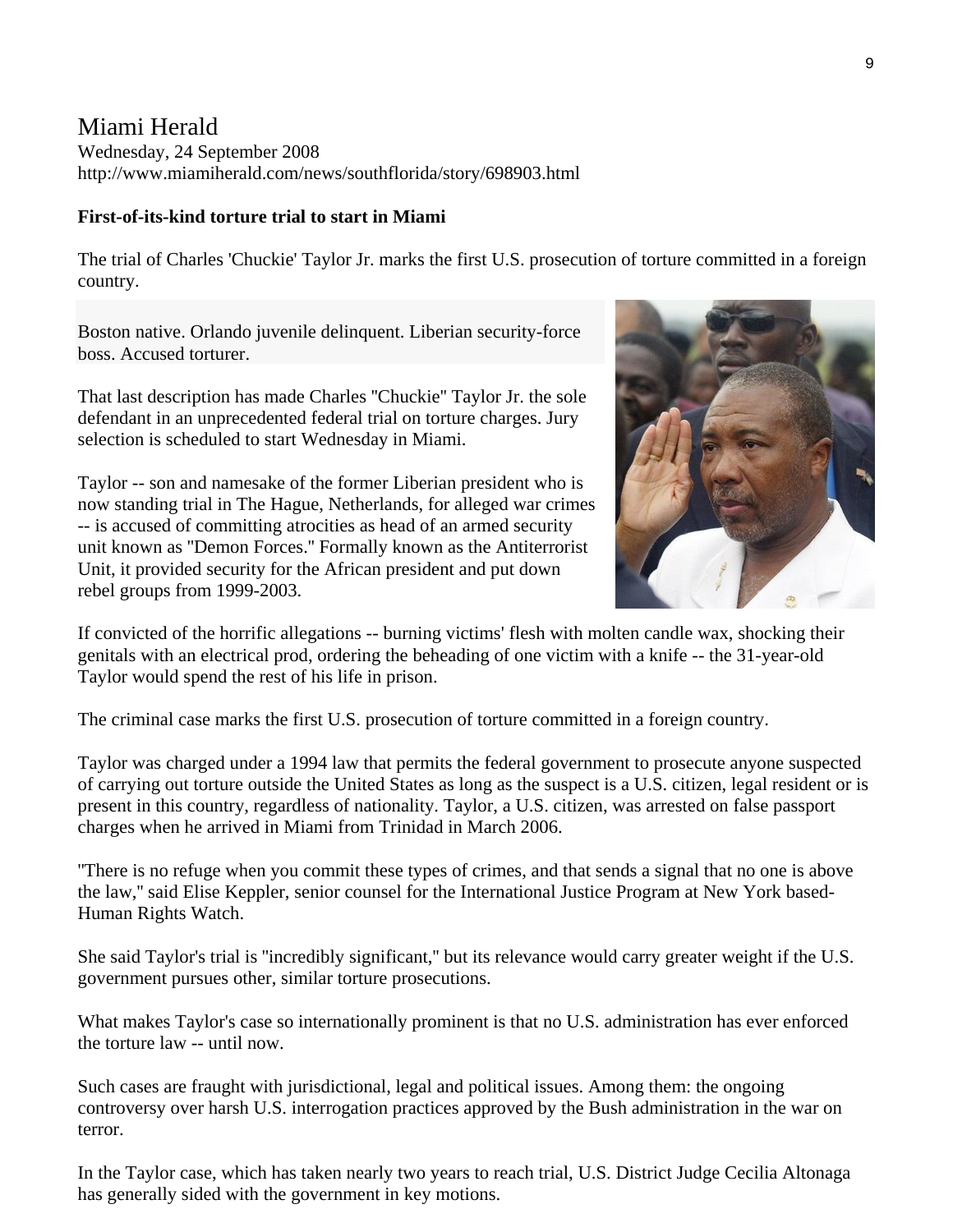Early on, she ruled the torture law passed by Congress was constitutional. She denied defense access to immigration records of the seven Liberian victims cited in the indictment, whom the defense has not had the opportunity to interview.

For now, she has also protected the identity of those victims -- though the prosecution's bid to close off the courtroom during part of the testimony of a witness is still pending.

But Altonaga hasn't always ruled for the government. She sided with Taylor's court-appointed lawyers in their bid to present evidence of the living and economic conditions that existed in Liberia and Sierra Leone during the time frame of the alleged torture.

In doing so, she cited the defense's rationale for bringing up such evidence at trial: ''Evidence of motive . . . will consist in part of the horrible economic conditions that faced these witnesses on a daily basis,'' wrote Assistant Federal Public Defender Miguel Caridad. ``Might they exaggerate or fabricate torture at the hands of the defendant in order to seek and obtain asylum in the West? The question answers itself.''

Prosecutors in the U.S. attorney's office and Justice Department questioned that relevance, but the judge disagreed with them.

In the indictment, Taylor is charged with conspiracy, torture and carrying a firearm during a violent crime.

The conspiracy's goal was to ''strengthen the power and authority'' of his father's presidency and to ''eliminate actual and perceived opponents and threats to his administration by means of torture,'' according to the indictment.

The indictment accuses the younger Taylor of using Liberia's Antiterrorist Unit to seize, imprison, interrogate and mistreat those opposed to his father's government ``by acts specifically intended to inflict severe physical pain and suffering.''

The case has captured the interests of an eclectic group of media -- from The Guardian in England to Rolling Stone Magazine. The latter recently chronicled Taylor's unusual journey from Orlando punk with a rap sheet to accused Liberian security thug. The magazine also noted Taylor's affinity for rap.

When he was arrested at Miami International Airport in 2006, court records show that federal authorities found some of his rap lyrics about the Demon Forces:

'We ain't takin' no slack/y'all try to tackle mine/layin' bodies in stacks'' and ``take this for free/six feet under is where you gonna be.''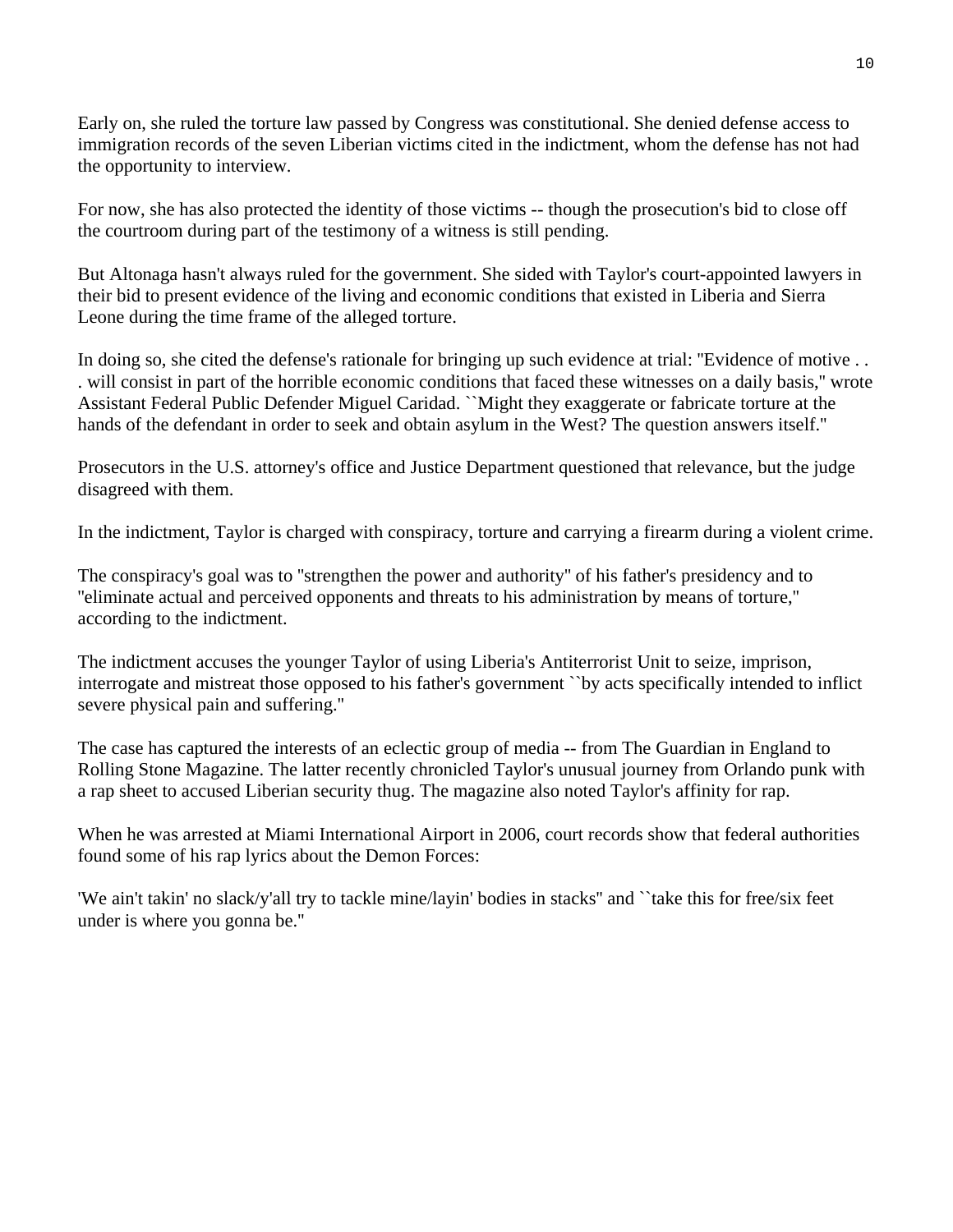# BBC Online Wednesday, 24 September 2008

# **French author in dock over Rwanda**

A prominent French writer, Pierre Pean, is on trial in Paris accused of inciting racial hatred in a book on the Rwandan genocide. Mr Pean wrote that the Tutsis had a culture of lies and deceit, and this had somehow spread to the Hutus.

He said it made investigating Rwanda "an almost impossible task". Some 800,000 Rwandan Tutsis and moderate Hutus were slaughtered in 1994.



A French rights group, SOS Racisme, filed the lawsuit against Mr Pean.

**Pierre Pean has previously written books about French politics** 

The case against him is backed by the public prosecutor. It centres on four pages in Mr Pean's book Noires Fureurs, Blancs Menteurs (Black furies, white liars), published in 2005.

In remarks broadcast on French radio on Wednesday, Mr Pean said he "wrote a book on lies, misinformation, which were, I believe, conducted through extremely elaborate methods, whereby a dictatorial regime wanted people to believe in lies".

An investigative journalist, Mr Pean wrote a bestseller about former French President Francois Mitterrand, among other works.

## **France-Rwanda tensions**

Historians, other experts and politicians, including former foreign minister Hubert Vedrine, are due to testify this week. The verdict is expected at a later date.

SOS Racisme president Dominique Sopo said that "when you are aware what cliches can trigger in terms of killings, racism and confrontation, especially in that country, it seems to me that this particular issue greatly disturbs those who went through such drama and who prefer not to go through it again".



Hutu militias carried out mass slaughter in just

France has consistently denied any responsibility for 100 days the genocide, rejecting claims by the Rwandan government that French officials played an active role in it.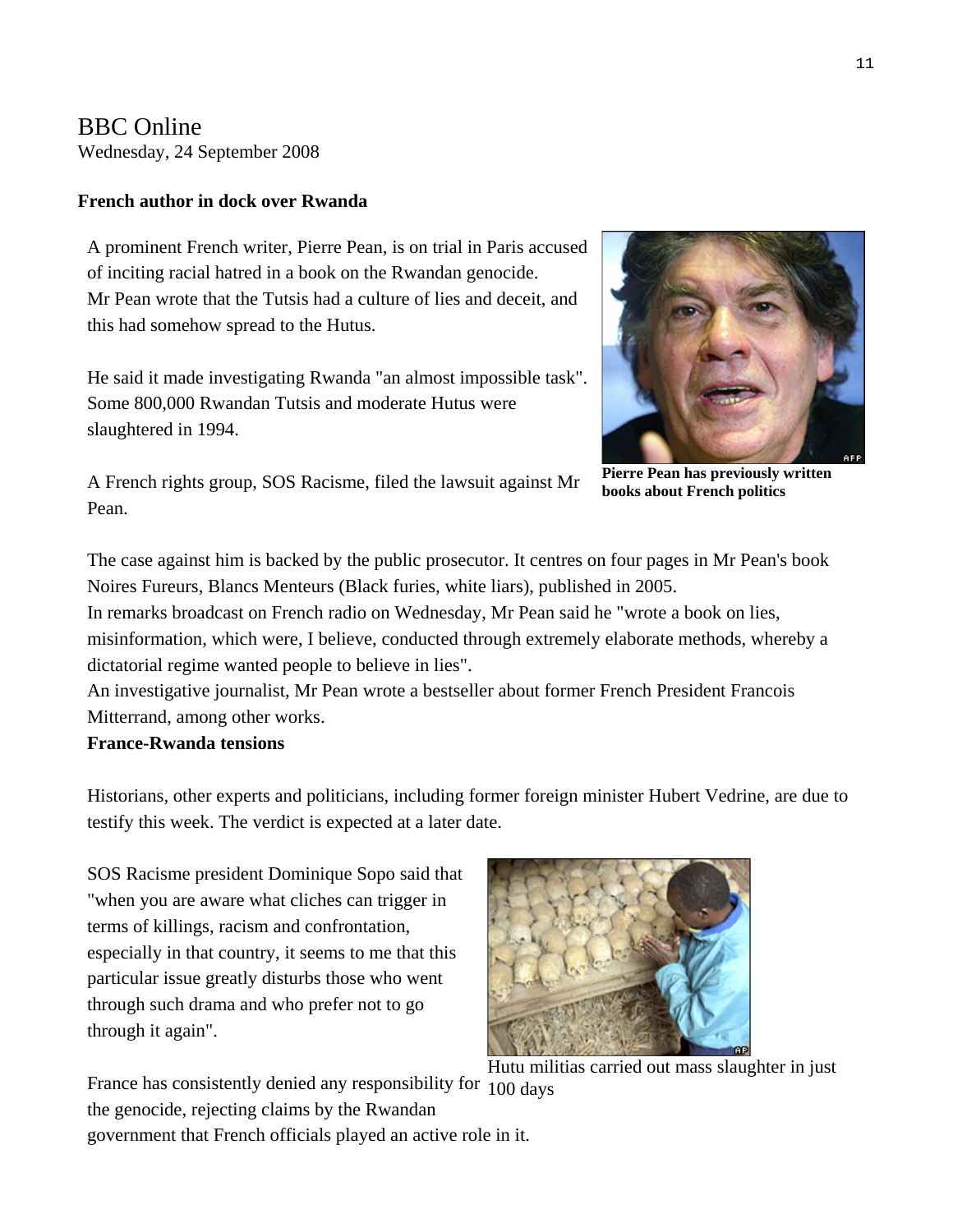An independent Rwandan commission said France had been aware of preparations for the genocide and helped train the ethnic Hutu militia.

The two countries have had a frosty relationship since 2006, when a French judge implicated Rwandan President Paul Kagame in the downing in 1994 of then-President Juvenal Habyarimana's plane - an event widely seen as triggering the killings.

President Kagame has always denied the charge.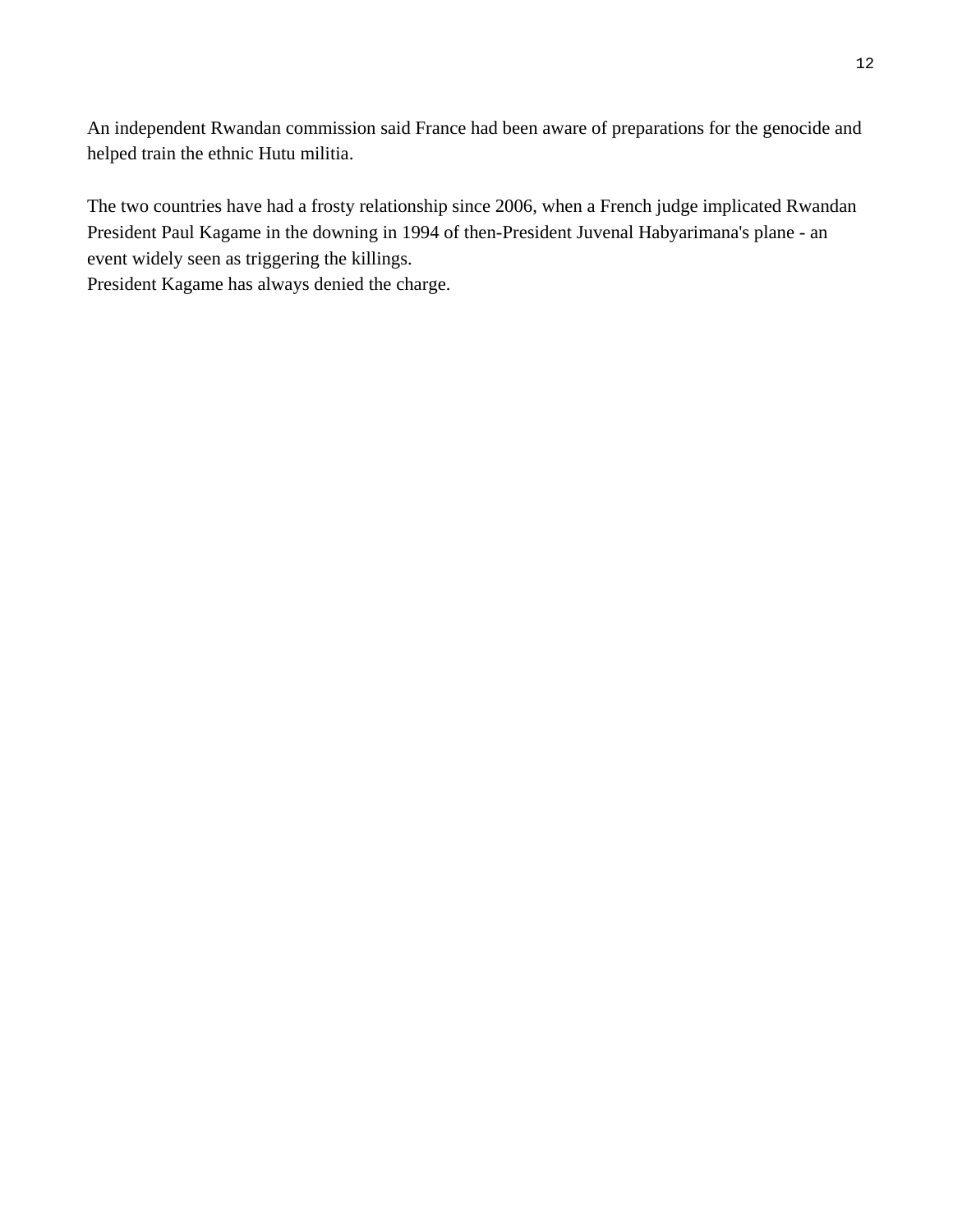BBC Online Wednesday, 24 September 2008

#### **Rwandan lawyer sentenced to life**

An ex-Rwandan deputy prosecutor accused of participating in the genocide of 1994 has been sentenced to life imprisonment by the Rwandan tribunal.

Simeon Nshamihigo was arrested in 2001 while working as a defence investigator at the tribunal under an assumed name. He was identified by a witness at another trial taking place at the International Criminal Tribunal for Rwanda (ICTR) based in Tanzania.



**Many of those responsible for the genocide have yet to face justice** 

Some 800,000 Tutsis and moderate Hutus were slaughtered in 100 days in 1994. Nshamihigo's lawyer says he will appeal against the sentence.

The former prosecutor of Cyangugu province had pleaded not guilty to four charges including ordering the killing of a priest at a roadblock and taking part in a church massacre.

He was also said to have given Interahamwe members food and beers for participating in the slaughter.

The judges found that he also attended meetings where massacres were planned "especially the transfer of Tutsi refugees to the Kamarampaka stadium and the subsequent removal of some of them who were killed", an ICTR statement said.

"Among the aggravating factors in this case, the Chamber notes that Simeon Nchamihigo, as a deputy prosecutor of Cyangugu Prefecture, was in a prominent public position of trust; yet he exhibited zeal in the perpetration of these grave crimes," it said.

Since The ICTR was set up in 1997 to try the most high-profile genocide cases 28 have been completed and five people have been acquitted.

**He exhibited zeal in the perpetration of these grave crimes**

ICTR statement